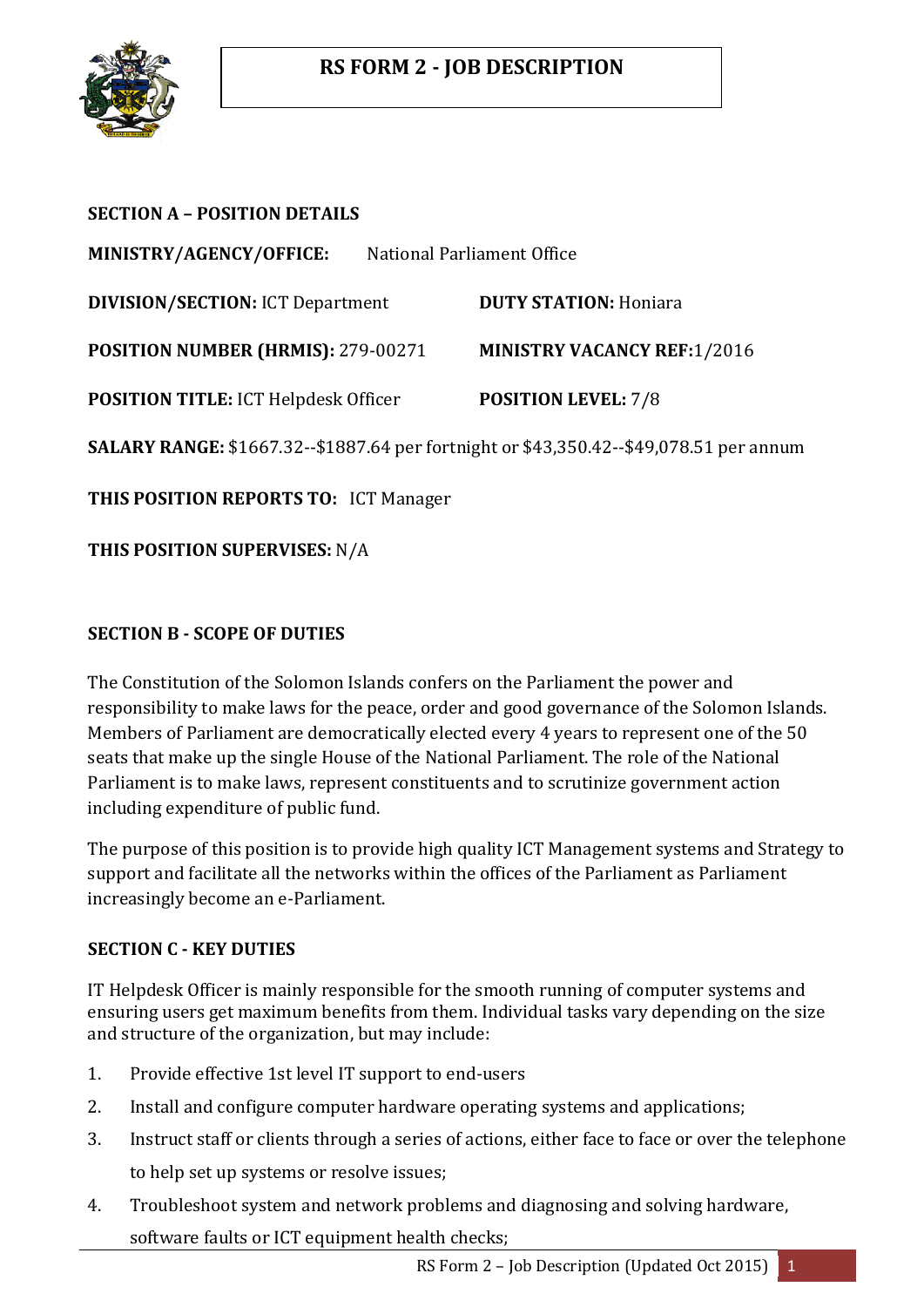- 5. Replace equipment and computer parts as required;
- 6. Provide support, including procedural documentation and relevant reports;
- 7. Following diagrams and written instructions to repair a fault or set up a system;
- 8. Support the roll-out of new applications;
- 9. Set up new users' accounts and profiles and dealing with password issues;
- 10. Respond within agreed time limits to call-outs;
- 11. Work continuously on a task until completion (or referral to third parties, if appropriate);
- 12. Manage multi-tasking;
- 13. Rapidly establishing good working relationship with users and other professionals, e.g., software developers;
- 14. Conducting electrical safety checks on computer equipment.
- 15. Assist in the day-to-day operation and performance of the helpdesk service
- 16. Record incidents and resolutions using helpdesk service software
- 17. Work with procurement staff for the purchase of hardware and software
- 18. Assist in the maintenance of the IT equipment, asset management and other record keeping activities.
- 19. Forward technical support issues that cannot be addressed by the Helpdesk to the appropriate technician
- 20. Undertake any other duties as reasonably required or directed by the Responsible Officer or Supervisor.

## **SECTION D - KEY DELIVERABLES**

The incumbent of this position will have their performance assessed according to following key deliverables:

- 1. Facilitate on-time task completion by using appropriate resources effectively and assist end users through help desk
- 2. Computers configured and successfully installed and meet the users needs.
- 3. Resolves users ICT problems
- 4. Resolve parliament network problems
- 5. Computer parts successfully replaced
- 6. Written reports/manuals produced and stored for future references
- 7. System faults is fixed according to what is expected
- 8. New applications successfully installed and used
- 9. Proper database of users is established within the organization
- 10. Problems fixed on time
- 11. Problems and projects fixed on time
- 12. Tasks prioritized according to importance
- 13. Good working relationship between staff and support from ICT unit
- 14. Fire hazards and other computer related problems prevented
- 15. Helpdesk support available through the working hours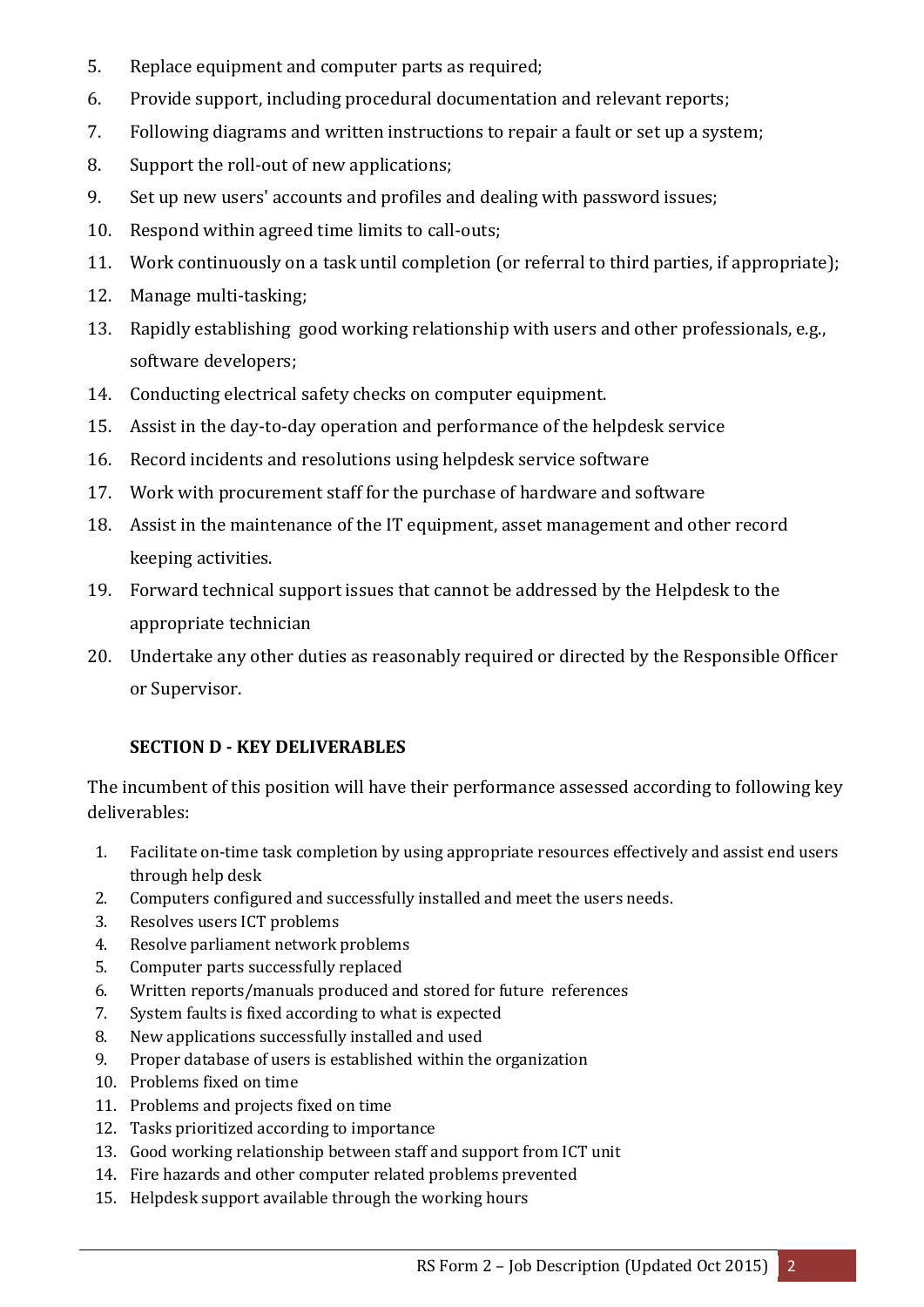- 16. Problem preventative measures are proactively carried out and records of incidents are maintained and identified
- 17. ICT stuff procured
- 18. Asset management records are kept up to date.
- 19. Problem Preventative actions are taken which will reduce the chances creating further problems
- 20. Other duties completed

# **SECTION E – QUALIFICATIONS AND CAPABILITIES**

## **Mandatory Qualifications**

 BSc in Computer Science and/or Information Systems or Diploma in any IT related field or

## **Desirable Qualifications**

- A tertiary qualification in IT/CS or any related discipline is desirable for this role
- ICT work experience is desirable

## **Capabilities Required**

- a) Skills to fix computers and ICT network
- b) Ability to use Microsoft applications and teach staff and MPs when required to use applications.
- c) Capability to develop and maintain databases up to date
- d) Ability to collect, analyse data and interpret information and use such information to do computer health checks
- e) Ability to maintain confidentiality of information accessed by ICT administration privileges.
- f) Demonstrate ability to follow instructions.
- g) Above the average in verbal and written communications in English, Pidgin,.
- h) Demonstrates ability to keep job daily records
- i) Demonstrate ability to work as a team player
- j) Demonstrate ability to work long hours even on the weekends.
- k) Demonstrate ability to participate in group discussions to come with solutions

## **SECTION F - KEY SELECTION CRITERIA**

Suitability for this position will be assessed against the following key selection criteria:

- KSC1. *Corporate Competencies.*
	- Demonstrates commitment to Parliament's mission, vision and values.
	- Displays cultural, gender, religion, race, nationality and age sensitivity and adaptability.

### KSC2. *Knowledge Management and Learning.*

- Shares knowledge and experience and provides helpful advice to others in the office.
- Ability to develop systems for structuring, codifying and providing access to information and knowledge

### KSC3. *Development and Operational Effectiveness.*

Ability to provide basic IT support services.